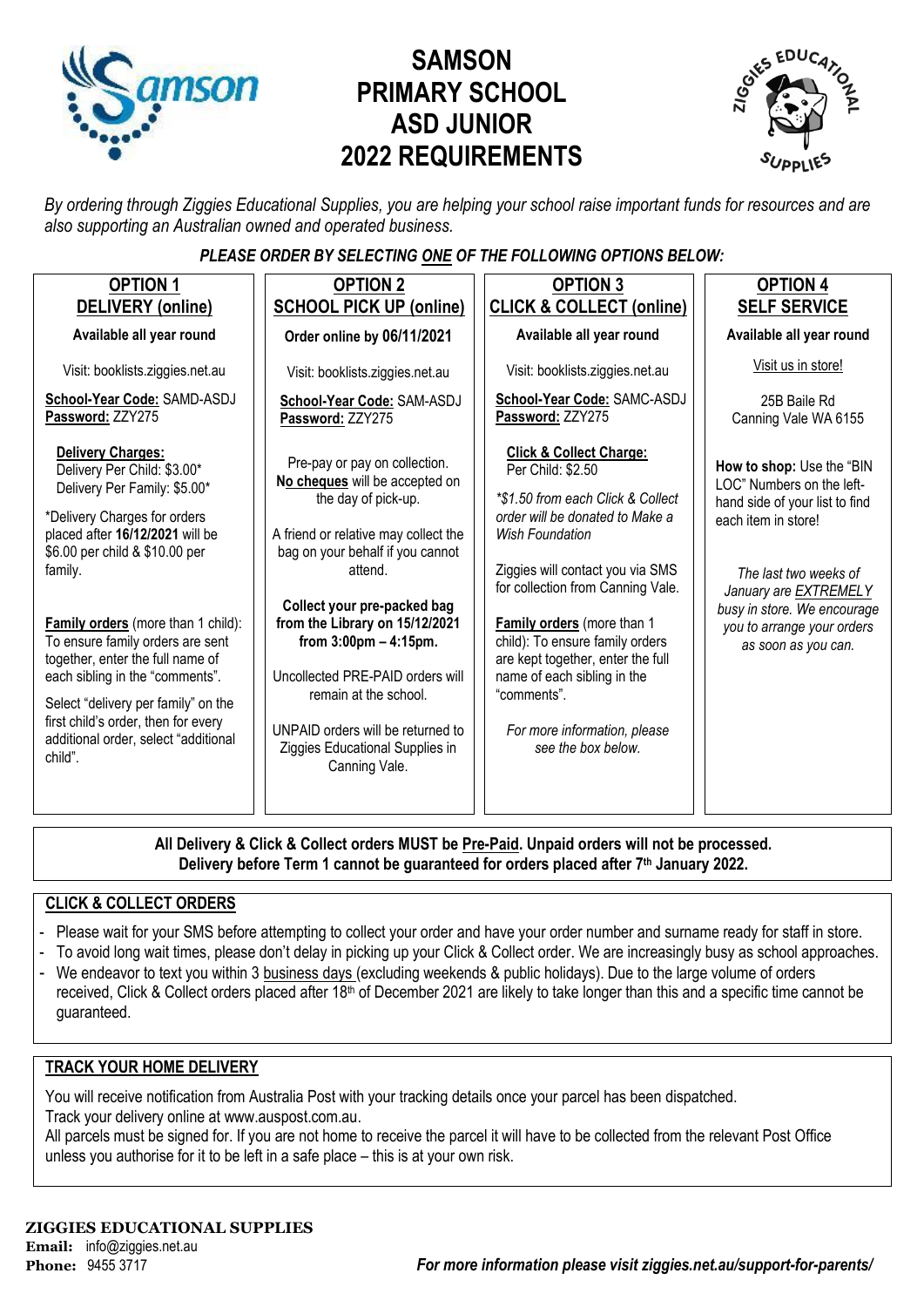

### **MISSING ITEMS**

Please ensure that you open your parcel and check your order as soon as you receive it. If you have any items missing from your pack that are not listed as being on back order, PLEASE NOTIFY US WITHIN 14 DAYS OF RECEIVING your order by emailing info@ziggies.net.au.

*Any claims made after this date will not be accepted.*

## **REFUNDS**

- Refunds will be granted for textbooks/workbooks on your Requirements List that are in **PERFECT** condition up to the **14th February 2022** or **14 days from date of purchase** (whichever is the latter). PERFECT condition = still wrapped in packaging, no name written on, no bent corners, no book covering.
- **NO REFUNDS WILL BE GIVEN FOR DIGITAL PRODUCTS.**
- Ziggies will gladly refund or exchange any items deemed faulty from the manufacturer.
- **NO REFUNDS WILL BE ISSUED FOR ITEMS MARKED WITH A #, THESE ITEMS ARE FIRM SALE.**

**Please note: A refund or exchange cannot be given if the receipt is not presented.**

| <b>Store Trading Hours:</b>                                                                                                                                                                                                                                                        |                                                                                                                                                                                               | <b>Store locations:</b>                                                                                                                                                                                                                                                   |  |  |
|------------------------------------------------------------------------------------------------------------------------------------------------------------------------------------------------------------------------------------------------------------------------------------|-----------------------------------------------------------------------------------------------------------------------------------------------------------------------------------------------|---------------------------------------------------------------------------------------------------------------------------------------------------------------------------------------------------------------------------------------------------------------------------|--|--|
| Mon – Fri                                                                                                                                                                                                                                                                          | $9:00am - 5:00pm$                                                                                                                                                                             | 25B Baile Rd<br>$\mathbf{r}$<br>Canning Vale WA 6155                                                                                                                                                                                                                      |  |  |
| Saturday                                                                                                                                                                                                                                                                           | $9:00$ am $-1:00$ pm                                                                                                                                                                          |                                                                                                                                                                                                                                                                           |  |  |
| <b>Extended hours:</b><br>Sat 8 <sup>th</sup> Jan<br>Sat 15 <sup>th</sup> Jan<br>Sat 22 <sup>nd</sup> Jan<br>Thurs 27 <sup>th</sup> Jan<br>Fri 28 <sup>th</sup> Jan<br>Sat 29 <sup>th</sup> Jan<br>Sun 30 <sup>th</sup> Jan<br>Mon 31 <sup>st</sup> Jan<br>Sat 5 <sup>th</sup> Feb | $9:00am - 3:00pm$<br>$9:00am - 3:00pm$<br>$9:00$ am $-5:00$ pm<br>$8:00am - 6:00pm$<br>$8:00am - 6:00pm$<br>$9:00am - 5:00pm$<br>$11:00am - 4:00pm$<br>$8:00am - 6:00pm$<br>$9:00am - 3:00pm$ | <b>Parking:</b> Please be aware that there is limited parking in the<br>last two weeks of January. Please be respectful of<br>neighbouring businesses.<br>To avoid parking issues, we strongly encourage you to visit<br>our store earlier or select the delivery option. |  |  |
| * Christmas Eve (24th Dec) 9:00am-3:00pm<br>* Closed all public holidays (i.e. Christmas Day,                                                                                                                                                                                      | Boxing Day, New Year's Day, Australia Day etc.)                                                                                                                                               |                                                                                                                                                                                                                                                                           |  |  |

#### **Covid-19**

Due to the current situation with Covid-19, we will be monitoring and restricting (if necessary) the number of customers in store for the safety of our customers and staff. If you are visiting our stores in the last 2 weeks of January, please be aware that you may need to wait in line to enter our stores for self-service, so please limit the number of family members you bring with you. We highly recommend that you visit before this time. All customers will be required to sign in using the Safe WA App or the manual register.

#### **Plastic Bags**

We encourage you to bring re-usable bags into store if doing self-service. Re-usable plastic and fabric bags will be available to purchase if required.

#### **Parents to Supply**

1x Homework Satchel (Available from the P&C Uniform Shop) 1x Art Shirt 4x Boxes of Tissues (200's) 1x pack Wet-wipes 2x Large Packet Dettol Wipes 1x Small Packet Zip Lock Bags 2x Hand towels with loop

**ZIGGIES EDUCATIONAL SUPPLIES**

**Email:** info@ziggies.net.au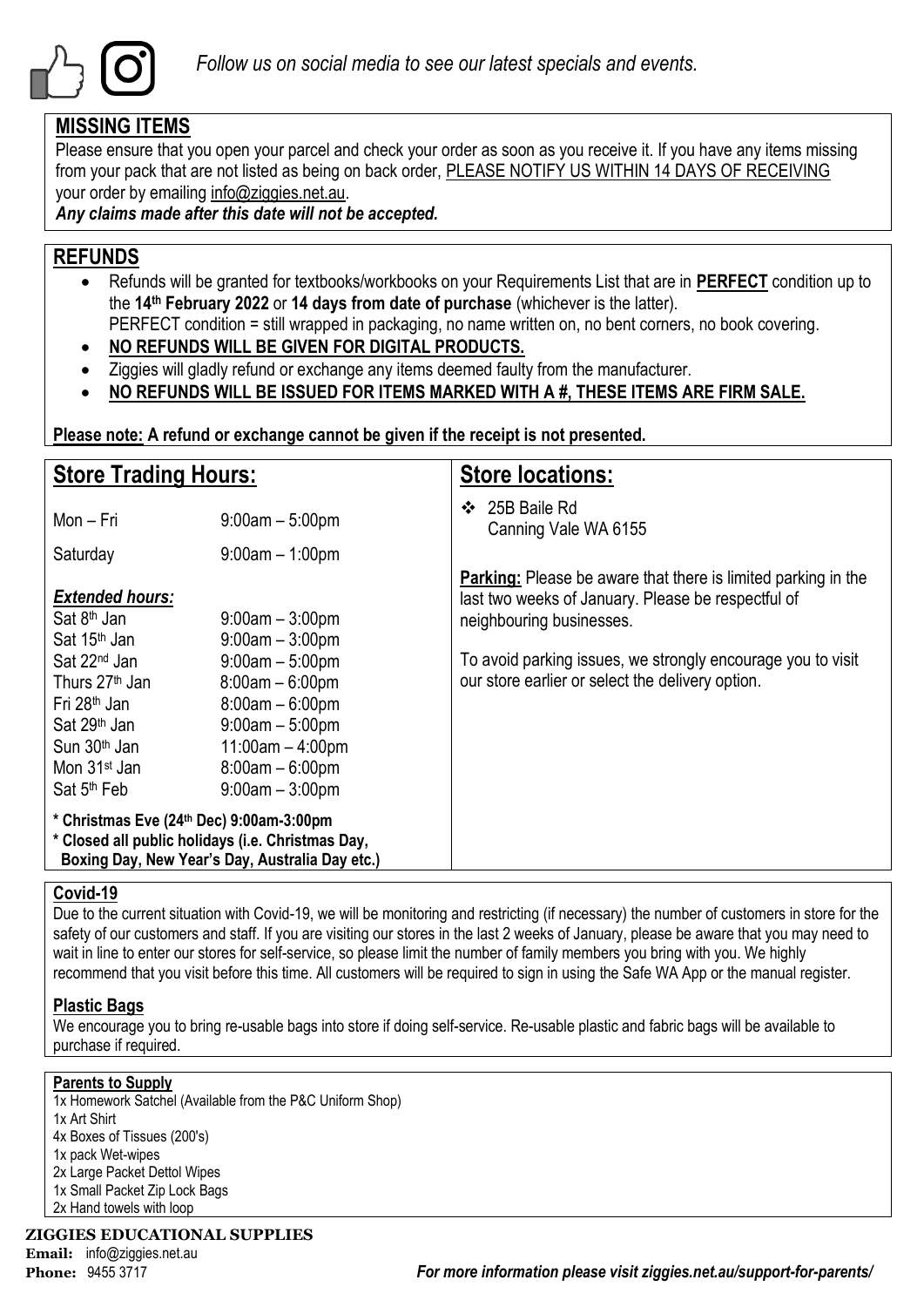## **SAMSON PRIMARY SCHOOL ASD JUNIOR 2022**

**Student Name:** \_\_\_\_\_\_\_\_\_\_\_\_\_\_\_\_\_\_\_\_\_\_\_\_\_\_\_ **Parent Name: \_\_\_\_\_\_\_\_\_\_\_\_\_\_\_\_\_\_\_\_\_\_\_\_\_\_\_\_\_\_\_\_\_\_\_\_\_\_\_**

**Parent Contact #:** \_\_\_\_\_\_\_\_\_\_\_\_\_\_\_\_\_\_\_\_\_\_\_\_\_\_ **Email Contact: \_\_\_\_\_\_\_\_\_\_\_\_\_\_\_\_\_\_\_\_\_\_\_\_\_\_\_\_\_\_\_\_\_\_\_\_\_\_**

#### *PLEASE TICK THE ITEMS YOU WISH TO PURCHASE*

| <b>BIN LOC</b> | <b>ITEM</b>                                                                             |                | QTY PRICE EA | <b>TOTAL</b> |
|----------------|-----------------------------------------------------------------------------------------|----------------|--------------|--------------|
|                | PERSONAL ITEMS FOR STUDENT USE                                                          |                |              |              |
| 0035           | Binder A4 2D 38mm Insert Blue                                                           | $\mathbf{1}$   | \$5.85       | \$5.85       |
| 0098           | Clipfolder A4 PE Black                                                                  | $\mathbf 1$    | \$4.15       | \$4.15       |
| 0117           | # Crayons Staedtler Noris Club Twister 12                                               | $\mathbf{1}$   | \$5.95       | \$5.95       |
| 0124           | Display Book A3 Marbig 20 Inserts Black With Insert Cover                               | $\mathbf 1$    | \$9.50       | \$9.50       |
| 0130           | Display Book A4 20 Inserts Black                                                        | $\overline{2}$ | \$1.95       | \$3.90       |
| 0170           | Document Wallet A4 With Button Clear                                                    | $\overline{2}$ | \$1.35       | \$2.70       |
| 0196           | Eraser Large Vinyl                                                                      | $\overline{2}$ | \$0.55       | \$1.10       |
| 0250           | # Glue Stick Artline 40g Purple                                                         | $\overline{2}$ | \$2.65       | \$5.30       |
| 0277*          | # Headphones Multimedia Verbatim With Volume Control                                    | $\mathbf{1}$   | \$13.15      | \$13.15      |
| 0289           | # Highlighter Maped Yellow                                                              | $\mathbf 1$    | \$1.45       | \$1.45       |
| 0319           | # Marker Connector Pens Faber 12                                                        | $\mathbf{1}$   | \$6.40       | \$6.40       |
| 0329           | # Marker Project Faber 12                                                               | 1              | \$3.10       | \$3.10       |
| 0356*          | # Marker Whiteboard Thin Artline Supreme Black                                          | $\overline{4}$ | \$2.20       | \$8.80       |
| 0417           | Pencil Case Tartan Large 340x170mm                                                      | 1              | \$3.25       | \$3.25       |
| 0429           | Pencil Coloured Crayola Twistables 12                                                   | $\mathbf{1}$   | \$6.90       | \$6.90       |
| 0431           | Pencil Coloured Faber Grip Triangular 10 & Sharpener                                    | 1              | \$6.55       | \$6.55       |
| 0444           | Pencil Goldfaber Deluxe 2B                                                              | 6              | \$0.60       | \$3.60       |
| 0470           | Pencil Sharpener Single Hole Maped Shaker                                               | $\mathbf{1}$   | \$1.00       | \$1.00       |
| 0479           | Pencil Triangular Faber Standard HB                                                     | 6              | \$0.85       | \$5.10       |
| 0506           | Ruler Wooden 30cm (No inches)                                                           | 1              | \$0.80       | \$0.80       |
| 0510           | Scissors Maped School 170mm                                                             | $\mathbf{1}$   | \$2.25       | \$2.25       |
|                | If your child is left handed, please select the scissors below                          |                |              |              |
| 0517           | Scissors Celco 165mm Left Handed Green Handle                                           | 0              | \$2.25       | \$0.00       |
| 0525           | Scrap Book Megasaurus 335x240mm 64 Page                                                 | 1              | \$2.10       | \$2.10       |
| 0545           | Tack Blu Bostik 75g                                                                     | $\mathbf{1}$   | \$3.55       | \$3.55       |
| 1068*          | # Glue Kids UHU PVA 125ml                                                               | 1              | \$4.50       | \$4.50       |
| 1085*          | Laminating Pouch A4 75mic Pack 100                                                      | $\mathbf{1}$   | \$11.95      | \$11.95      |
| 1216*          | Photocopy Paper Reflex A4 80gsm White (supplied in bulk to school)                      | $\mathbf 1$    | \$6.95       | \$6.95       |
| 1263*          | Whiteboard Eraser Stat Magnetic Mini                                                    | $\mathbf{1}$   | \$1.25       | \$1.25       |
| С              | Samson PS Maths and Literacy Books                                                      | 1              | \$65.00      | \$65.00      |
|                | <b>SUBTOTAL</b>                                                                         |                |              | \$196.10     |
|                | PLEASE TICK IF ALL OF THE ITEMS ABOVE TO BE PURCHASED<br><b>VOLUNTARY CONTRIBUTIONS</b> |                |              |              |
| $\mathsf C$    | Samson Primary Contribution Per Child                                                   | $\mathbf{1}$   | \$60.00      | \$60.00      |
| С              | Samson Primary P&C Contribution (Per Family)                                            | $\mathbf{1}$   | \$50.00      | \$50.00      |
|                | <b>PARENTS TO SUPPLY</b><br><b>GRAND TOTAL: \$</b>                                      |                |              |              |

1x Homework Satchel (Available from the P&C Uniform Shop)

1x Art Shirt

4x Boxes of Tissues (200's)

1x pack Wet-wipes

2x Large Packet Dettol Wipes

1x Small Packet Zip Lock Bags

2x Hand towels with loop

**PLEASE LABEL ALL ITEMS WITH YOUR CHILD'S NAME AND SEND THE WHOLE ORDER TO SCHOOL**

*PLEASE TURN OVER FOR PAYMENT DETAILS*